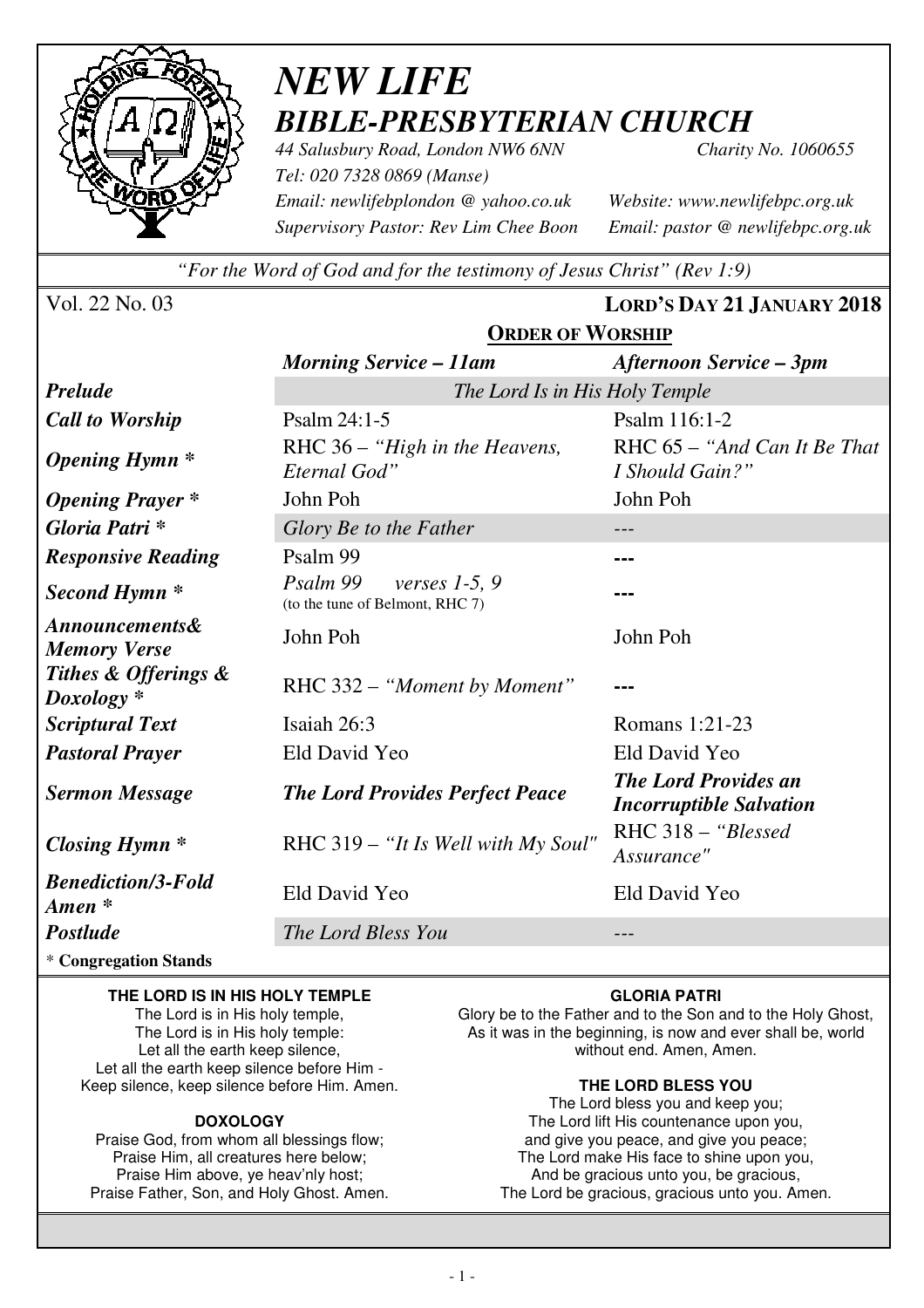# **GODLY DIRECTION FOR 2018**

## **Adapted from Maranatha Messenger, Sunday 14th January 2018**

## **Introduction**

It is the beginning of the year and we should prayerfully have some biblical directions for 2018. Paul in Acts 20:24 says, 'But none of these things move me, neither count I my life dear unto myself, so that I might finish my course with joy, and the ministry, which I have received of the Lord Jesus, to testify the gospel of the grace of God.' Consider the following:

1. That we would know and would love Christ more: It is a heartfelt prayer that our eyes would see Christ's love in new and fresh ways and respond gratefully in greater devotion to Him and conformed to him . We will spend eternity searching the depths of Christ's love for us, and we need to strive to know him and then make him known. Demonstrate your life to others with the glorious gospel of Christ.

2. That we would cherish and obey God's Word: 2 Timothy 2:15 says, 'Study to shew thyself approved unto God, a workman that needeth not to be ashamed, rightly dividing the word of truth.' It is God's Inspired Word that brings eternal life and sustains life. It is His infallible Word that we need to read, study, meditate and memorise daily. Let us pray this year for hearts to be disciplined to seek God's Word. Make a conscious effort daily to cherish, read, study and apply the Word of God in your lives.

3. That we would seek and put Christ first : Matthew 6:33 says, 'But seek ye first the kingdom of God, and his righteousness; and all these things shall be added unto you.' We need to have the right priorities, give our hearts to glorify Him and to obey Him. Let us pray for right priorities (i.e. not just work) this year for hearts to love Christ above all else. Let us pray for hearts that will be dissatisfied with the world of sin and pray that we would desire the satisfying joy and peace that comes through the pre-eminence of Christ in our lives.

4. That we will remove all the idols from our heart: Recently, a famous K-pop star committed suicide and died. Beware of the things we bow down to in our heart, that we love more than Christ, these are called idols: wealth, fame, pleasure, ambition, possessions, computer or hand phone games and obsession with our career. These are all possible idols that crowds our hearts. Pray that God would reveal to you the idols that you need to remove and put Christ in their place. Be set free from this bondage or slavary of the evil one and resolve to honour Christ as Lord and God.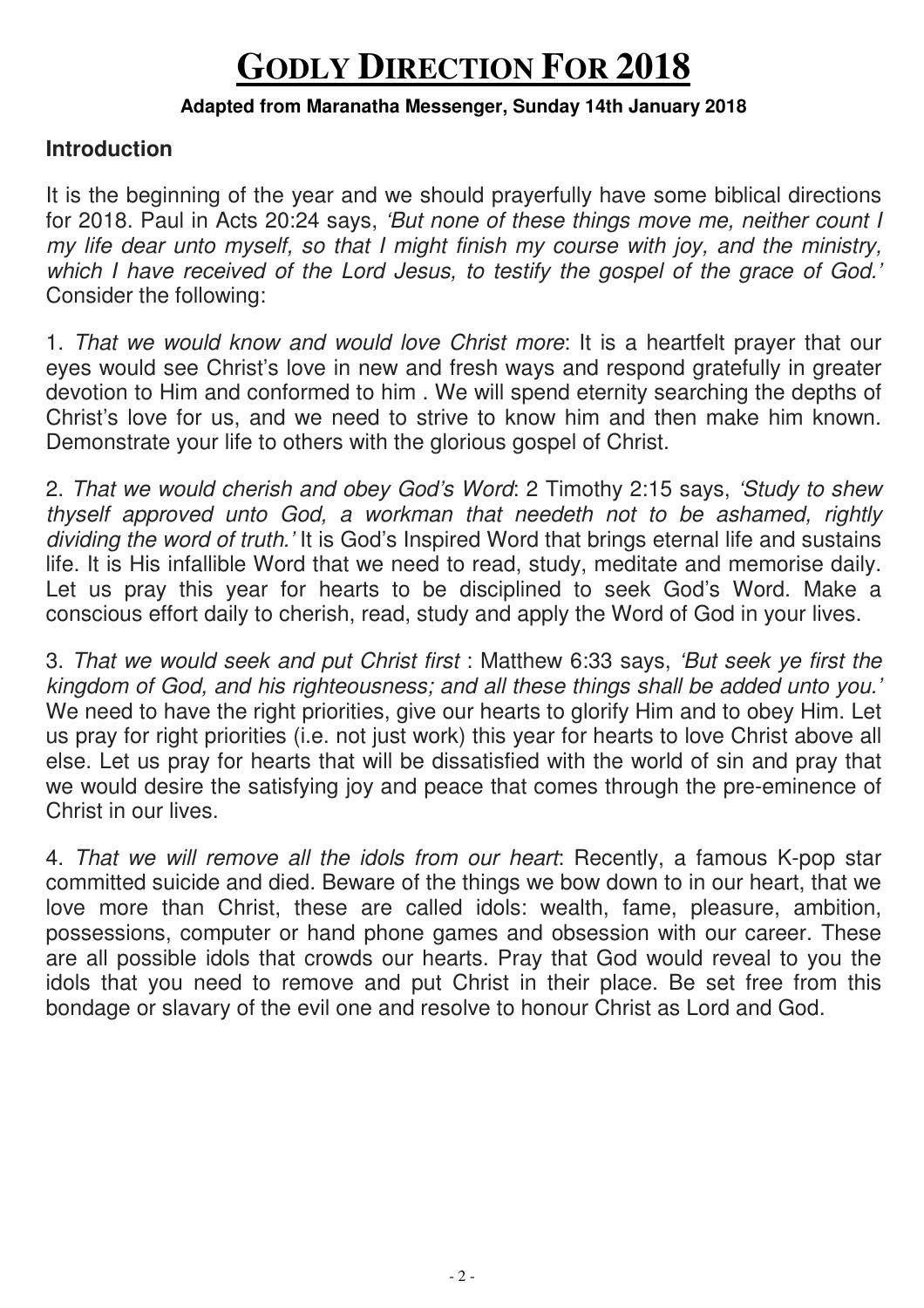5. That we would desire holiness and the fear of God: 1 Peter 1:16 says, 'Because it is written, Be ye holy; for I am holy.' Martin Luther described the Christian life as one of growth in progressive sanctification. As long as we live in this sin-stained world, we will continue to be tempted by the evil one by God who is faithful to preserve us each time if we turn to him (1cor 10:13) . Let us pray for hearts to be set apart, consecrated and sanctified by God. May we readily turn to the cross and Christ and His pardoning grace in our lives.

6. That we would think more of eternity: This year, let us pray that we would spend less time consumed with ourselves and worldly interest, cares and work, and more time thinking about commitment, loving and serving God to the extension of His Kingdom, His work and His will. Matthew 6:21 says, 'For where your treasure is, there will your heart be also.'

7. That we share the gospel of Christ wherever we are: Romans 1:16 says, 'For I am not ashamed of the gospel of Christ: for it is the power of God unto salvation to every one that believeth; to the Jew first, and also to the Greek.' The Gospel is to be shared to all in different stations of life. Gospel witness, outreach and missions are what Christ has for us to do, to speak of His saving grace, and the Cross of Christ that saves us if we believe in Him.

8. That we would worship and serve the Lord more fervently: To love God requires us to want to worship Him in spirit and truth. We need to pray that we would have desire to keep the Sabbath, exalt and worship Christ. Pray for a fervent desire that seeks to serve Christ with sacrifices. The Apostle Paul said that in Romans12:11, 'Not slothful in business; fervent in spirit; serving the Lord;' This year, may we focus on the headship of Christ and may it motivate us to zealously devote our lives more and adore Him with reverence and reach out to save souls as He call us.

9. That we will live each day, conscious of His soon coming: In Psalm 39, David prayed, 'LORD, make me to know mine end, and the measure of my days, what it is: that I may know how frail I am.' (vs.4). Our lives are short and we should not waste our limited time. May we be wise and use every precious moment for God's glory and honour and purpose and to advance His Kingdom for He is coming soon. Walk wisely and number your days.

10. That we will prayerfully seek out the will of God for our lives: Praying that God's will be done in our lives requires us to constantly seek and obey Him in the first place. There are many decision we need to make this year May we submit all our aims and desires to discover and do God's will, trusting that His sovereign will is the best for us. Psalm 37:4 says, 'Delight thyself also in the Lord: and he shall give thee the desires of thine heart.'

- Rev Jack Sin